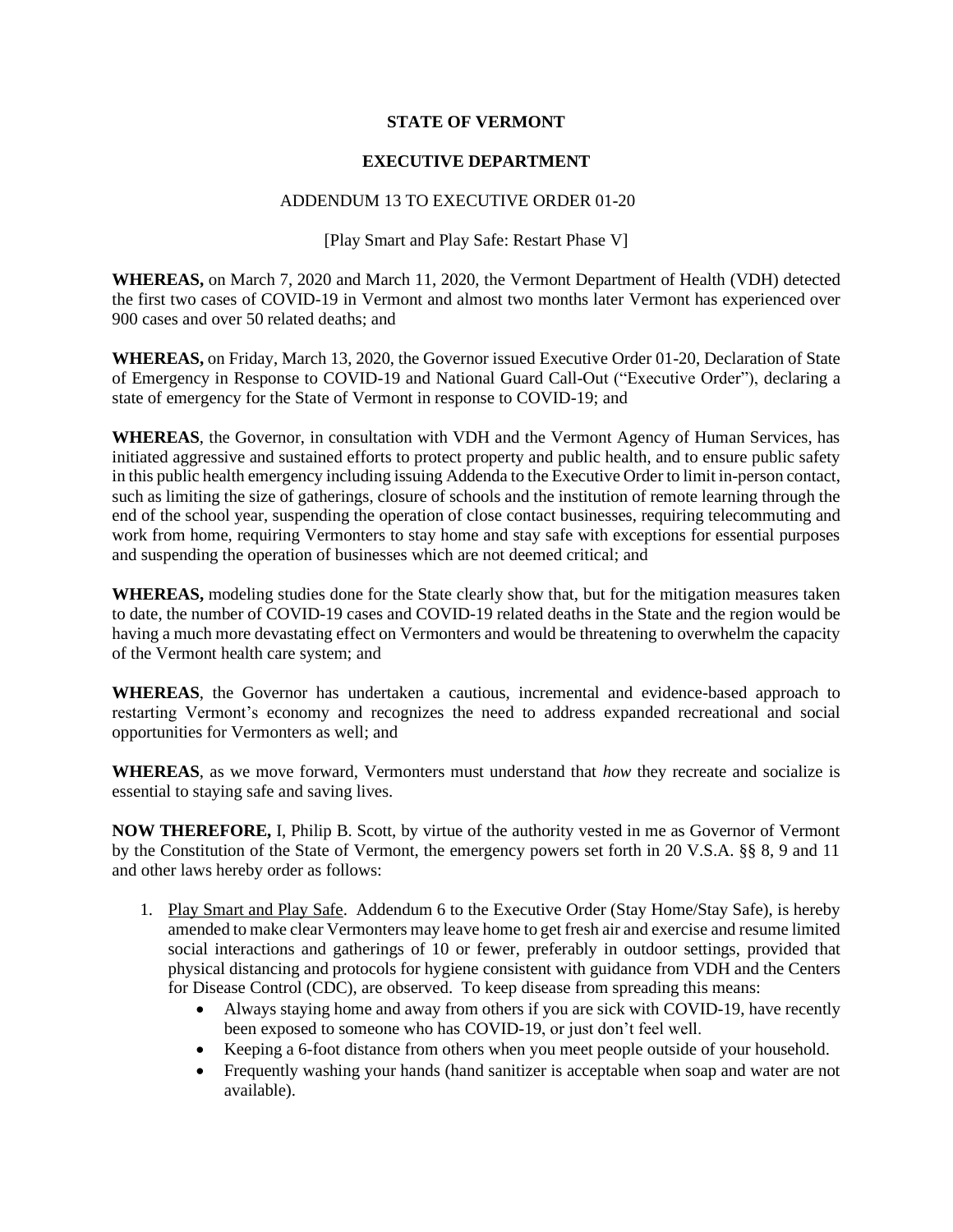- Coughing and sneezing into your elbow (even if you are wearing a facial covering).
- Wearing a facial covering over your nose and mouth, as set forth further in Section 2 below.

Vermonters may leave home to participate in outdoor recreation and outdoor fitness activities that require low or no direct physical contact.

With respect to these limited social interactions or gatherings of 10 or fewer:

- Vermonters must prioritize protecting those at higher risk for severe illness.
- Continue to limit non-essential travel; all travel should be limited to Vermont to the extent possible and when you do travel, limit non-essential stops. Anyone who leaves Vermont for more than one day for non-essential travel is required to quarantine at home for 14-days upon their return.

Older adults (age 65 and over), and people with underlying medical conditions, like heart and lung disease or diabetes, are more likely to develop severe illness. They should continue to shelter in place, and family and friends should do everything they can to help keep them safe.

- 2. Trusted Households. Members of one household may choose to socialize and allow children to play – with members of another household, such as family, neighbors or friends known to be following VDH/CDC health and safety precautions. The Commissioner of VDH is hereby directed to issue guidance on recommended practices which allow Vermonters to reconnect with small groups of family and friends from "trusted households" in ways that allow them to relax some physical distancing.
- 3. General Public Mask Use. All Vermonters are encouraged to wear face coverings over their nose and mouth any time they are interacting with others from outside their households, including in congregate outdoor settings. Masks are not recommended for strenuous outdoor activity. Businesses and non-profit and government entities may require customers or clients to wear masks.
- 4. Phased Restart: Phase 5, Outdoor Recreation. Preventing outbreaks and limiting the spread of COVID-19 is the only way to avoid future business and social disruption. The success of this phased restart will depend in large part on the ability of employers, employees and the general public to adhere to the public health, safety, and social distancing measures essential to limiting the spread of illness.

Effective May 7, 2020, all businesses and non-profit and government entities which support or offer outdoor recreation and outdoor fitness activities that require low or no direct physical contact may begin operations, subject to compliance with the health and safety guidelines and training requirements set out below, and applicable Agency of Commerce and Community Development (ACCD) guidance. These include, but are not limited to state and municipal parks, recreation associations, trail networks, golf courses, big game check stations and guided expeditions. Campgrounds, marinas and beaches shall not be opened at this time. In addition, all businesses and non-profit and government entities which support or offer outdoor recreation and fitness activities must implement the following measures:

• Require Vermonters participating in outdoor recreation and fitness activities to "arrive, play and leave." Groups may not congregate before or after activities, for example, no tailgating.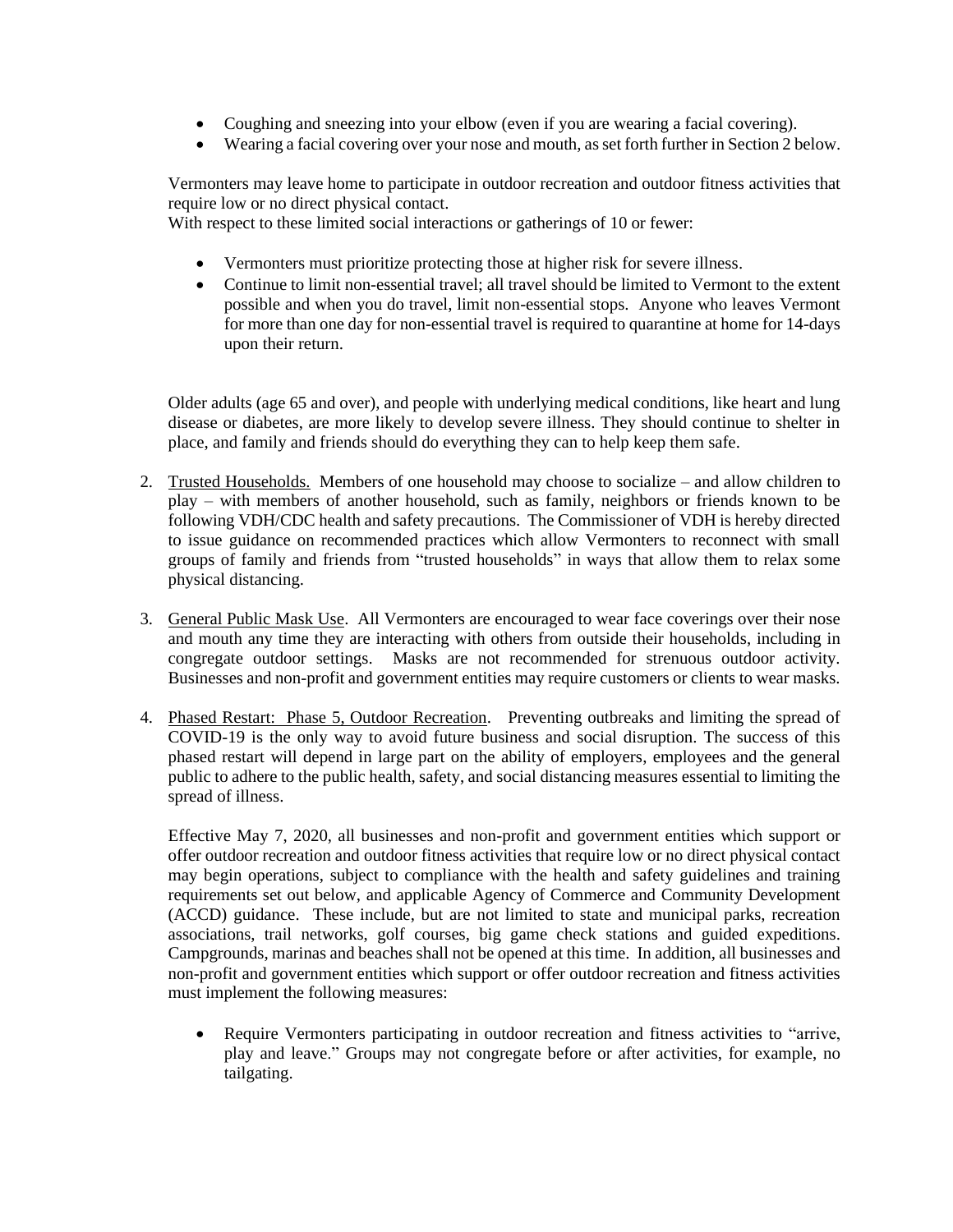- Post signage and institute registration processes that reinforce outdoor facilities are only open to Vermonters and those who have met the 14-day quarantine requirement.
- Post signage, discouraging contact sports and games.
- Eliminate services or transactions that result in touch points and/or staff-customer interactions that are not absolutely necessary.
- Reduce high contact surfaces and common areas, including closing waiting areas, removing picnic tables, closing play structures, and offering only rental equipment that can and will be thoroughly disinfected between users.
- Close indoor facilities that require in-person transactions (such as lobbies, pro-shops and other small retail operations, bars and restaurants), and deliver goods and services for curbside pickup, delivery or via online portals.
- Restroom facilities may only be opened if they can be regularly cleaned and disinfected in accordance with VDH/CDC guidelines.
- 5. Health and Safety Requirements. All businesses and non-profit and government entities which support or offer outdoor recreation and fitness activities shall implement the following physical distancing, health and sanitation measures in accordance with VDH, CDC and ACCD guidelines:
	- a. Employees shall not report to, or be allowed to remain at, work or job site if sick or symptomatic (with fever, cough, and/or shortness of breath).
	- b. Employees must observe strict social distancing of six feet while on the job. Businesses and non-profit or government entities shall ensure customers observe strict social distancing of six feet while on location, to the extent possible.
	- c. Employees must wear face coverings over their nose and mouth when in the presence of others. In the case of retail cashiers, a translucent shield or "sneeze guard" is acceptable in lieu of a mask.
	- d. Employees must have easy and frequent access to soap and water or hand sanitizer during duration of work, and handwashing or hand sanitization should be required before entering, and leaving, job sites. All common spaces and equipment, including bathrooms, frequently touched surfaces and doors, tools and equipment, and vehicles must be cleaned and disinfected regularly.
	- e. No more than two people shall occupy one vehicle when conducting work.
	- f. Prior to the commencement of each work shift, pre-screening, including temperature checks and health survey shall be required to verify each employee has no symptoms of respiratory illness (fever, cough, and/or shortness of breath). At the present time noncontact thermometers are in short supply, however employers shall immediately order, and use their best efforts to obtain, thermometers in order to conduct routine temperature checks.
	- g. Signs must be posted at all entrances clearly indicating that no one may enter if they have symptoms of respiratory illness.
	- h. No congregation of employees shall be permitted on site, except for necessary work.
	- i. No workers who have knowledge of contact with a worker who is diagnosed with COVID-19 shall be permitted on site and shall quarantine for 14 days.
	- j. Indoor workspaces where more than two employees are working must have good air circulation.
	- k. All operations shall designate a health officer on-site at every shift responsible for ensuring compliance with the Executive Order and the Addenda thereto and applicable ACCD Guidance. This person shall have the authority to stop or modify activities to ensure work conforms with the mandatory health and safety requirements.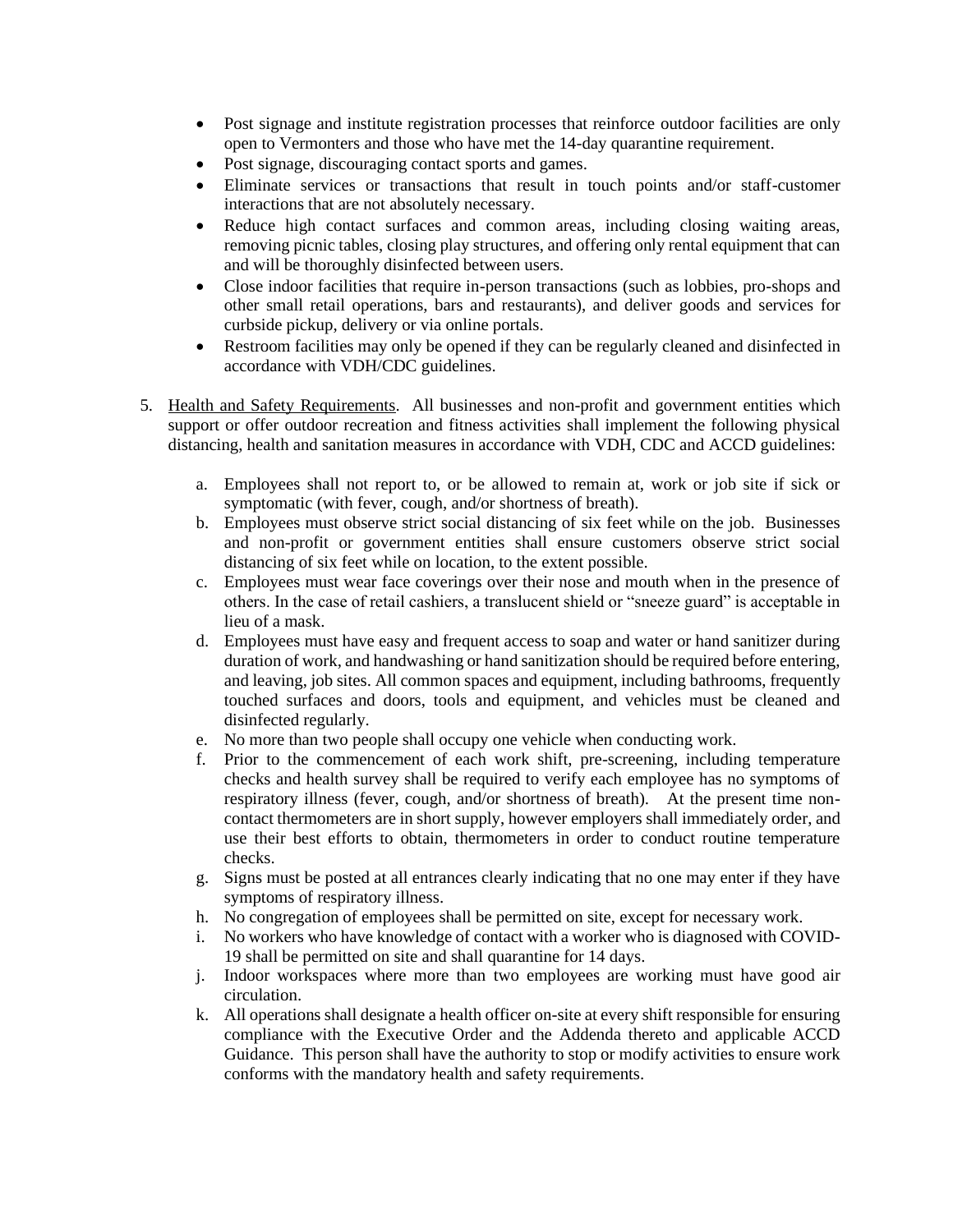- l. All employees, including those already working (except healthcare workers, first responders, and others already trained in infection control, personal protection/universal precautions), must complete, and employers must document, a mandatory training on health and safety requirements as provided by VOSHA, or another training program that meets or exceeds the VOSHA-provided standard.
- 6. Enhanced Training Requirements. Businesses and non-profit and government entities, with over 10 employees, which support or offer outdoor recreation and fitness activities, or trade associations, chambers of commerce or similar representative organizations acting on behalf of employers, shall adopt a health and safety training program prior to reopening. In many cases, this will require a plan that augments the VOSHA training standards with additional policies and procedures customized to the unique nature of the entity or sector-specific employment environment. Consideration shall be given to the ability of a particular industry sector or business or non-profit or government entity to deliver goods or services in a manner that does not put either employees or the public at risk of exposure to the COVID-19 virus during an outbreak. . The plan shall be made available to VOSHA or to any employee upon request.

Augmented plans should assess the need to:

- Adopt a phased approach to reopening which provides sufficient opportunity to operate first in a low density and low contact environment before making the incremental changes needed to accommodate more moderate density activity while continuing to maintain health and safety.
- Update physical and administrative safety systems to accommodate COVID-19 VDH/CDC/VOSHA guidelines, health monitoring, including temperature checks, cleaning and sanitizing methods and physical distancing measures.
- Take appropriate measures to protect employees at greater risk of contact by virtue of their occupational role or setting.

ACCD shall provide guidance and examples for developing health and safety training plans.

- 7. Education and Compliance. State agencies and departments which may regulate businesses and non-profit and government entities which support or offer outdoor recreation and fitness activities shall, in the ordinary course of the performance of their duties, ensure businesses and non-profit and government entities have awareness of and access to the information necessary to comply with the health and safety requirements of this Addendum 13 to the Executive Order.
- 8. Businesses and non-profit and government entities deemed critical in accordance with Addendum 6 to the Executive Order and ACCD Sector Guidance (Stay Home/Stay Safe), may continue to operate under pre-existing guidance and shall operate in accordance with mandatory health and safety and training requirements set forth above.
- 9. All businesses, not-for profit entities and government entities are encouraged to continue business strategies, procedures and practices to maximize use of on-line presence, telephone and web-based service delivery and phone or online orders for term curb-side pick-up and delivery.